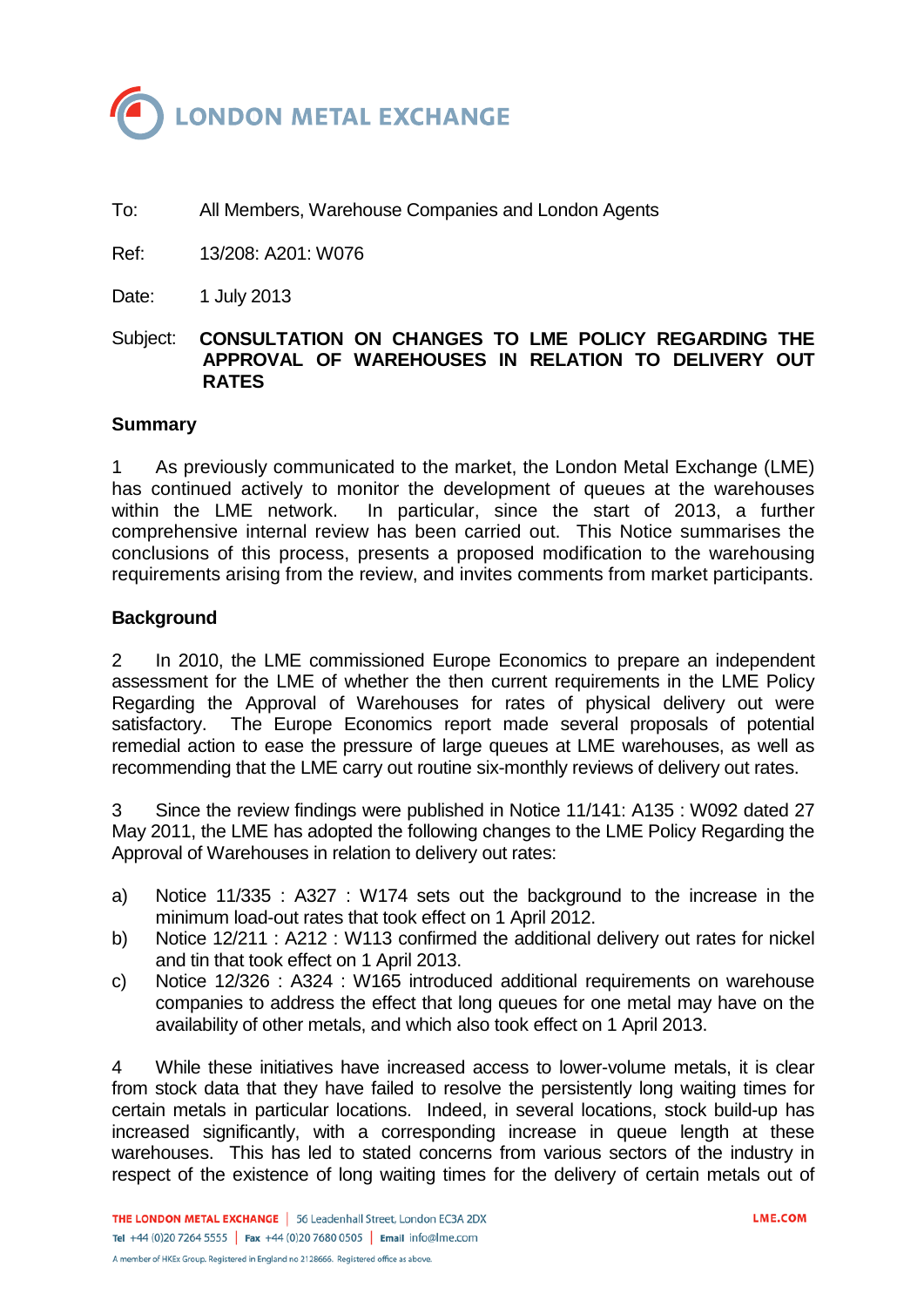

several LME listed warehouses, and the consequent impact on physical location premia.

5 In reviewing warehouse arrangements, the LME has previously considered a complete list of alternative policy options for delivery out rates, but it was not deemed appropriate to implement any option (other than those referenced in paragraph 3 of this Notice) following feedback from the market. However, in light of the persistence of the situation due to continuing macroeconomic factors, and the negative impact on market participants, the LME has decided to revisit the most workable of these options, and open a consultation process with the industry as a whole.

6 Furthermore, this is an appropriate opportunity to address the concerns articulated by some market players in respect of re-warranting of LME metal. Re-warranting of LME metal is an important function of the market, particularly where large queues exist, as market participants must have the ability to react to a change in market conditions over a reasonable timeframe. A decision to take delivery due to current market prices may change if market conditions change whilst metal sits in a lengthy queue, and participants with reasonable cause should be allowed the opportunity to react accordingly. The LME has in place strict monitoring procedures to ensure that all rewarranting of metal is undertaken for valid economic reasons. The LME has complete oversight of the re-warranting process and is confident that there is no abuse of this process which is contributing to the length of load-out queues.

7 In the interests of stimulating an informed debate and encouraging responses from all interested parties, the LME sets out in this Notice its preferred proposal (the "Linked Load-In / Load-Out Proposal") for changes to the LME policy in relation to load-out rates, and seeks to lay out the potential positive and negative impacts of such a change. For the avoidance of doubt, the Board of the LME, while noting stated user opinions, has not yet formed a conclusive view on whether any action would be in the best interests of the market, and invites broad feedback on this topic. However, to the extent that action is taken, and following extensive review work, the LME believes that a proposal broadly consistent with that specified in this Notice would best balance the competing demands of LME members, the metals industry and warehouse operators.

# **The Linked Load-In / Load-Out Proposal**

# 8 Principle

The general principle of this requirement is to link load-in and load-out for Warehouses with queues of greater than 100 calendar days.

9 Definitions

A Warehouse is all of the LME-licensed storage facilities operated by a particular warehousing company in a particular LME good delivery location.

In relation to a particular Warehouse, a Business Day is any day on which that particular Warehouse is operating and subject to the current LME minimum load-out requirement.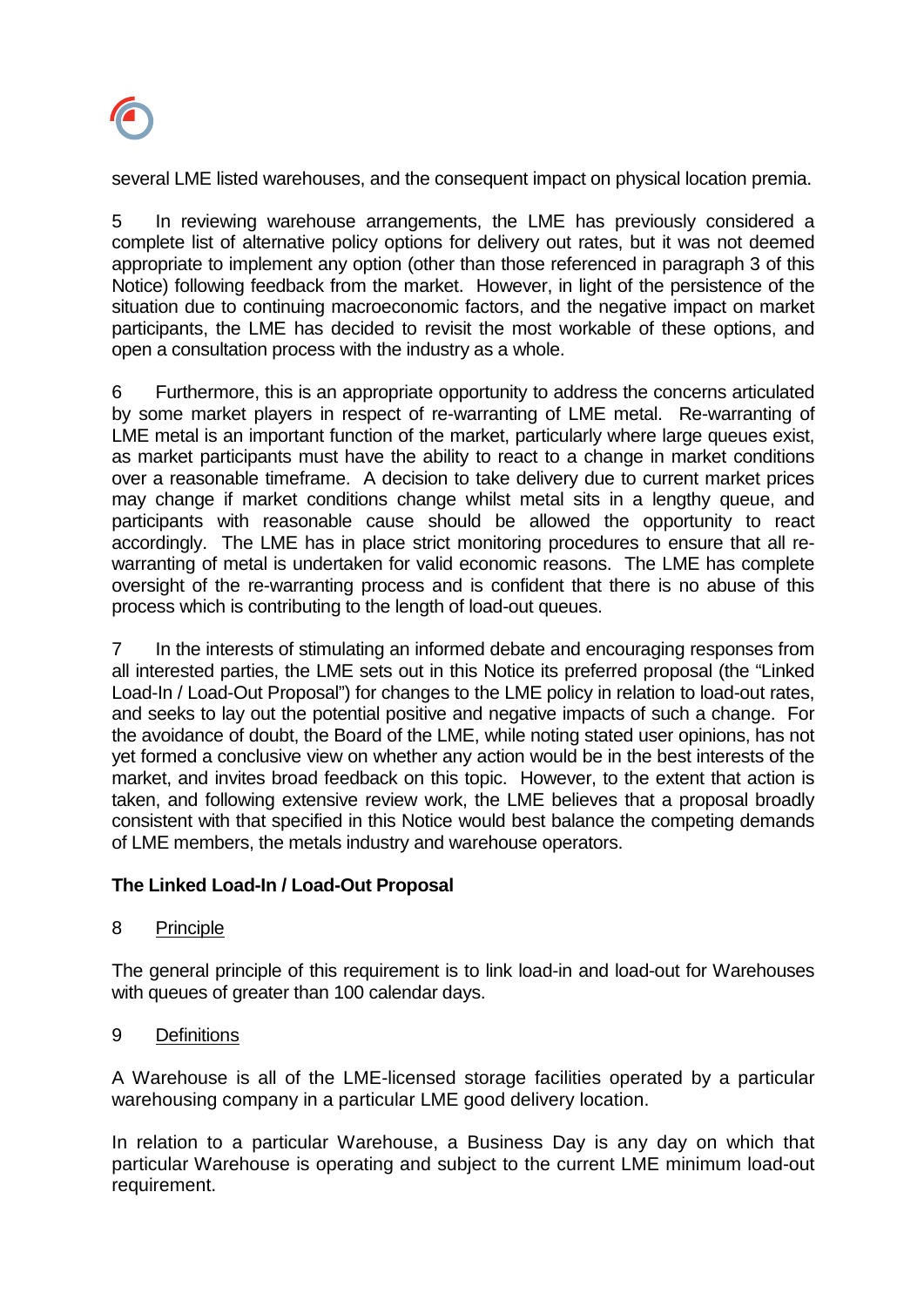

The Preliminary Calculation Period shall be the period between the date of this Notice (1 July 2013) and 31 March 2014, inclusive.

The First Calculation Period shall be the period between 1 April 2014 and 30 June 2014, inclusive.

Each subsequent Calculation Period shall be the three months immediately following the preceding Calculation Period. By way of example, the Second Calculation Period shall be the period between 1 July 2014 and 30 September 2014, inclusive (being the three months immediately following the First Calculation Period).

The Preliminary Discharge Period, which will apply in relation to the Preliminary Calculation Period, will be the three month period between 1 May 2014 and 31 July 2014, inclusive.

For each subsequent Calculation Period, the related Discharge Period (i.e. the period during which the Cumulative Incremental Load-Out Requirement calculated in accordance with paragraph 11 below must be met) shall be the three month period starting on the date one calendar month following the end of that Calculation Period. By way of example, the First Discharge Period shall be the period between 1 August 2014 and 31 October 2014, inclusive (being the three month period starting on the date one calendar month following the end of the First Calculation Period).

In relation to a particular Warehouse on any given Business Day, the Normal Daily Minimum Load-Out Rate is the amount of metal required to be loaded out according to the LME requirements in force prior to the adoption of this Notice. For the avoidance of doubt:

- a) The basis for determining the Normal Daily Minimum Load-Out Rate shall be the LME Policy Regarding the Approval of Warehouses, revised 1 April 2013.
- b) If, on the Business Day in question, a Warehouse is required to make an additional load-out of non-dominant metal (pursuant to Notice 12/326 : A324 : W165), such additional load-out will be counted towards the Normal Daily Minimum Load-Out Rate for the Business Day in question.
- c) If, on the Business Day in question, a Warehouse is required to make an additional load-out of nickel and tin (pursuant to Notice 12/211 : A212 : W113), such additional load-out will be counted towards the Normal Daily Minimum Load-Out Rate for the Business Day in question.
- d) Load-out of cobalt and roasted molybdenum concentrate (RMC) will not be counted towards the Normal Daily Minimum Load-Out Rate, given that these metals are treated separately for the purposes of Warehouse load-out rates.

### 10 Affected Warehouses

On any given Business Day, an Affected Warehouse is a Warehouse with a queue of greater than 100 calendar days. Queue lengths will continue to be measured and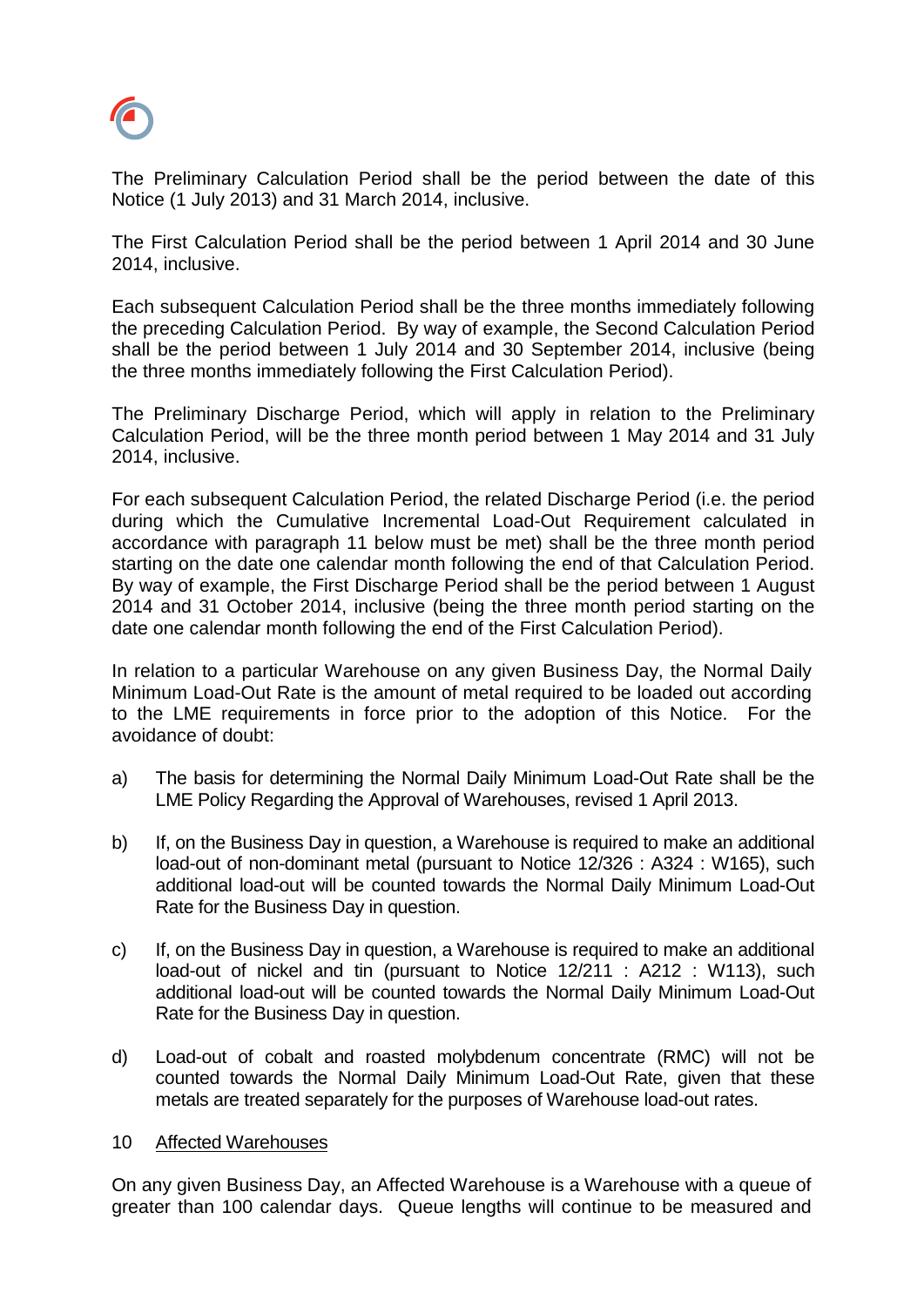

reported to the LME by warehouse operators, with the LME continuing to exercise oversight in respect of such measurements. For the avoidance of doubt, to the extent that a Warehouse has scheduled deliveries pursuant to any Cumulative Incremental Load-Out Requirement arising per this Notice, then the queue length may take into account such incremental scheduled deliveries.

## 11 Calculating the Cumulative Incremental Load-Out Requirement

Each Warehouse shall maintain the calculation of its Cumulative Incremental Load-Out Requirement. At the start of each Calculation Period, the Cumulative Incremental Load-Out Requirement shall be set to zero.

a) During the Preliminary Calculation Period, on each Business Day, the following value will be added to the Cumulative Incremental Load-Out Requirement:

> *the amount of new metal placed on-warrant in the Warehouse on the Business Day in question*

#### *less*

*the higher of (i) the Normal Daily Minimum Load-Out Rate, and (ii) the actual amount of metal loaded-out of the Warehouse on the Business Day in question – provided that, for the purposes of (ii), load-out in excess of the Normal Daily Minimum Load-Out Rate which is made to compensate for a shortfall in load-out on a previous or subsequent Business Day (due, inter alia, to scheduling variations within a single load-out request per paragraph C.2 of the LME Policy Regarding the Approval of Warehouses) shall not count towards the actual amount of metal loaded-out of the Warehouse*

On the final Business Day of the Preliminary Calculation Period, a Warehouse shall establish whether it is an Affected Warehouse at the end of that Business Day. If (i) the Warehouse is not an Affected Warehouse, or (ii) the calculated Cumulative Incremental Load-Out Requirement is less than or equal to zero, then the Cumulative Incremental Load-Out Requirement for the Preliminary Calculation Period shall be set to zero, and no additional load-out requirements will hence be incurred during the Preliminary Discharge Period. If (i) the Warehouse is an Affected Warehouse, and (ii) the calculated Cumulative Incremental Load-Out Requirement is greater than zero, then the Cumulative Incremental Load-Out Requirement for the Preliminary Calculation Period must be satisfied by the Warehouse during the Preliminary Discharge Period as set out in paragraph 12 below.

b) During the First Calculation Period, and each subsequent Calculation Period, for each Business Day that a Warehouse is an Affected Warehouse, the Cumulative Incremental Load-Out Requirement shall be increased by: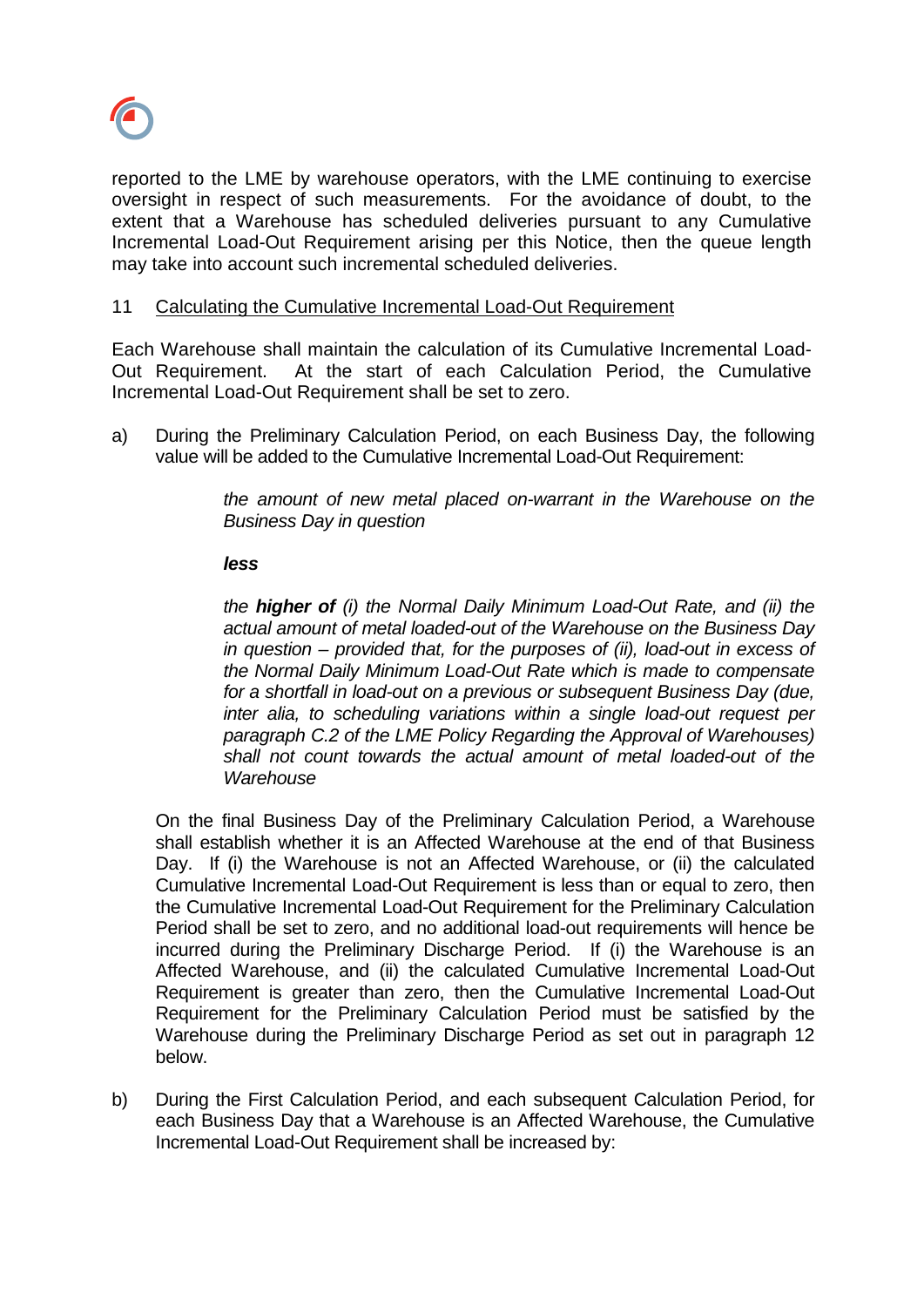

*0.5 multiplied by the amount of new metal placed on-warrant in the Warehouse on the Business Day in question, up to and including the Normal Daily Minimum Load-Out Rate*

## *plus*

*the amount of new metal placed on-warrant in the Warehouse on the Business Day in question, above the Normal Daily Minimum Load-Out Rate*

## 12 Discharging the Incremental Load-Out Requirement

At the end of each Calculation Period, the then current Cumulative Incremental Load-Out Requirement must be satisfied by the Warehouse during the Discharge Period associated with the Calculation Period having just concluded.

During the associated Discharge Period, the Warehouse will be required to load-out the Cumulative Incremental Load-Out Requirement, in addition to its load-out obligations according to the LME requirements in force prior to the adoption of this Notice. For the avoidance of doubt, the Warehouse will not be held to any particular daily incremental load-out rate – however, in aggregate over the course of the Discharge Period, the full Cumulative Incremental Load-Out Requirement must be satisfied.

# 13 A worked example of the calculation

A worked example of the calculation is provided as Appendix A to this Notice.

# **Considerations**

- 14 The intended effects of the rules introduced in this Notice are:
- a) To reduce the length of queues at current Affected Warehouses. By linking loadout to load-in, the rules will ultimately act to reduce the total stock held in an Affected Warehouse – and, notwithstanding Affected Warehouses ceasing to warrant new metal, the rules will also act to increase an Affected Warehouse's load-out rate. Although the precise development of the queue will be impacted by the rate of warrant cancellation, over the long-run, the net mathematical effect will be to shorten queues at Affected Warehouses. However, by allowing warehouse operators to compensate for higher load-in by increasing load-out, this is achieved without imposing any specific restrictions on the ability of a Warehouse to continue warranting new metal, provided that load-out rates can be increased accordingly.
- b) To limit the potential for long queues to develop at non-Affected Warehouses, by imposing additional load-out requirements at such point as a non-Affected Warehouse develops a 100 day queue and hence becomes an Affected Warehouse. Again, it is theoretically possible for long queues to develop in a short space of time (driven by large-scale cancellations). However, in the ordinary course, it is expected that the rules will curb the development of long queues at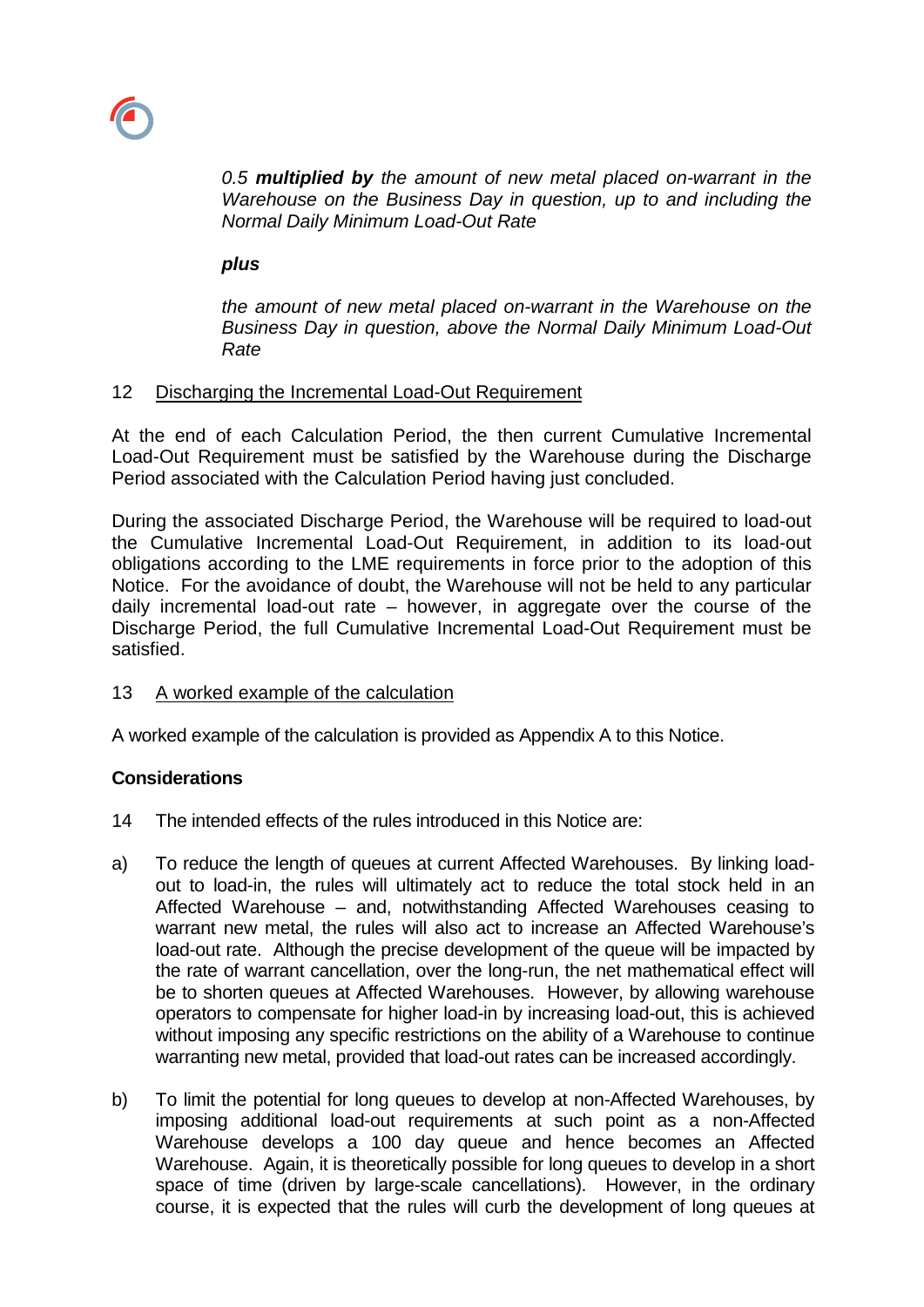

non-Affected Warehouses.

15 Previous initiatives that have been introduced, referenced in paragraph 3 of this Notice, were chosen by design to have minimal influence on the LME price discovery process. With the current proposal outlined above, the potential impact on the LME onexchange market is greater – and, as such, requires careful consideration and risk analysis. On-exchange short position holders may be delayed or, in extreme circumstances, denied the ability to warrant LME metal at certain locations if the warehouse company feels the warranting will cause an unsustainable increase in the subsequent quarter's delivery out requirements for that warehouse company in that location. As a default is not an option on the LME, backwardated markets may be artificially exacerbated or created as shorts seek to delay delivery on-exchange. Therefore, potentially, this policy could itself unintentionally create an artificial supply and demand dynamic in LME markets. As part of this consultation, the LME would be interested in the market's view of whether this is an acceptable or manageable risk for market participants.

16 The new proposal would have to operate alongside the current delivery out rate obligations referenced in paragraph 3 of this Notice. This adds another level of complexity and potential uncertainty to the scheduling process. Under the new proposal, the minimum base delivery out rate for a Warehouse would be augmented by the Incremental Load-Out Requirement over the Discharge Period. This would vary by Discharge Period, altering the schedule for delivery out accordingly. Although the one month period between the Calculation Period and its associated Discharge Period is designed to facilitate recalibration of shipping schedules, the new requirements may inhibit warehouse operators from providing accurate long-term scheduling commitments.

17 Paradoxically, if the industry believes the new proposal to be effective in allowing a greater speed of access to LME metal, the market could see an increase in cancellations to obtain a scheduled delivery date position. This could result in queue lengths being exacerbated in the short- to medium-term as a result of the policy change – although, in the longer term, the impact of the new requirements would be to reduce queues to or below the 100 day Affected Warehouse threshold.

18 Another consideration for the new policy outlined above is in relation to cost. There are several cost implications of the new proposal – in particular:

- a) The current fixed rent cycle commenced on 1 April 2013 for the year up to 31 March 2014, with such fixing being based on warehouse costs and business modelling for the year ahead. Although no new delivery out obligations would be incurred until 1 May 2014, the Preliminary Calculation Period would commence on the date of this Notice and end on 31 March 2014, limiting the ability of warehouse operators to factor any resulting Incremental Load-Out Requirement into rents.
- b) Future rent increases for the 2014 rent cycle are a reality if such a policy change is implemented, thus increasing the disconnect between LME storage and other forms of storage costs. This could act as a disincentive to using LME storage facilities and perhaps impact pricing on the LME futures market.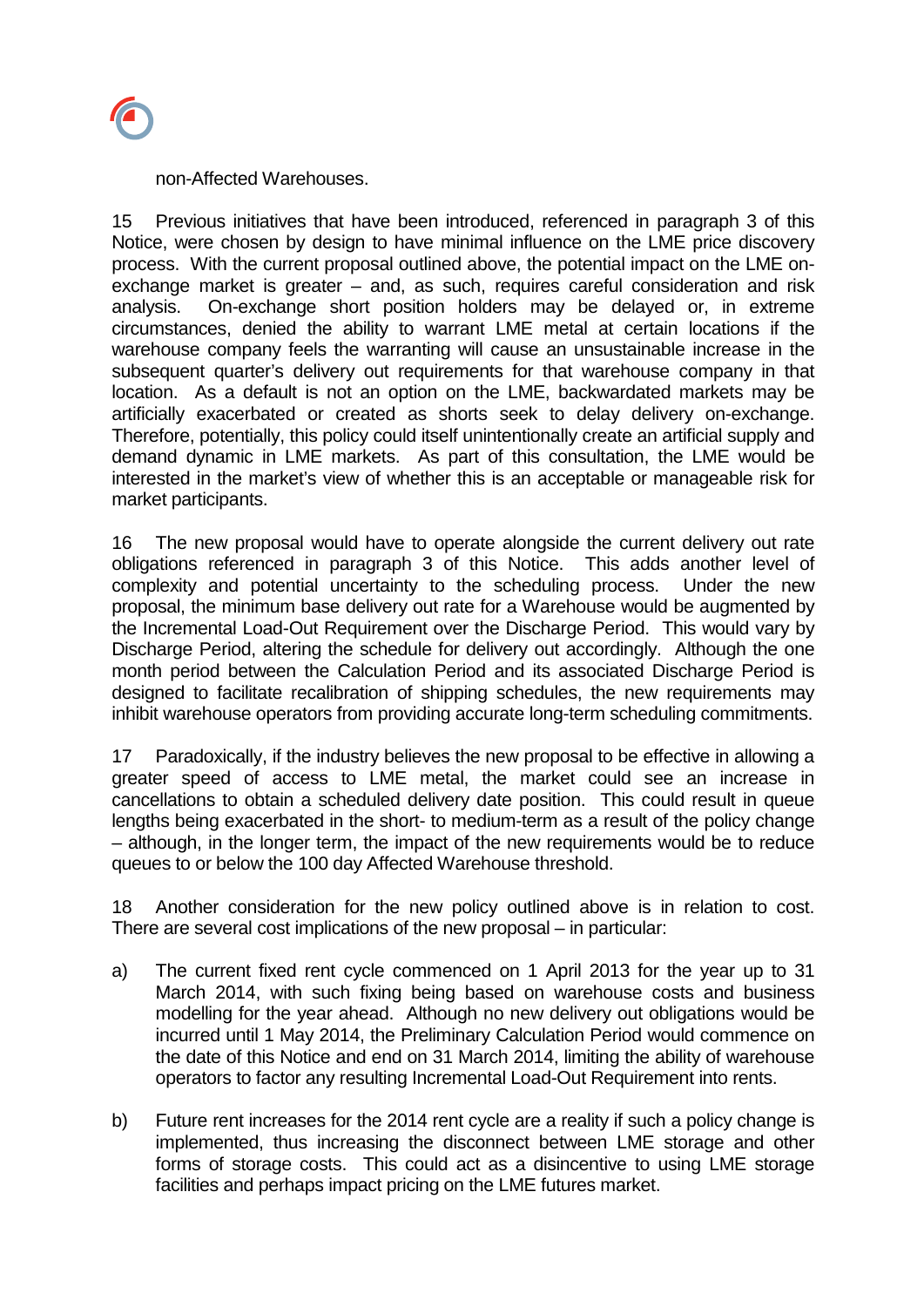

## **Next steps and timeline**

19 The LME is keen to receive the views of as many market participants as possible in relation to the proposed requirements in this Notice. Accordingly, the LME is initiating a three month consultation period, starting as of the date of this Notice (1 July 2013), and running to 30 September 2013. During this time, the LME will accept written submissions, and LME executives will make themselves available for meetings with all interested users. All feedback will be treated in confidence.

Written submissions and meeting requests should be addressed to Matt Chamberlain, Head of Strategy and Implementation at the LME [\(matthew.chamberlain@lme.](mailto:matthew.chamberlain@lme)com / +44 20 7264 1730).

20 Following the conclusion of the consultation period, all feedback will be made available to the LME Board. The Board is expected to reach a final decision during its scheduled meeting in October 2013, following which a further Notice will be issued. The Notice may (i) enact the requirements as set out in this Notice, (ii) enact modified versions of such requirements or different requirements, or (iii) not enact any new requirements.

21 In order to disincentivise opportunistic large-scale load-in before the potential application of the proposed new requirements, the Preliminary Calculation Period starts on the date of this Notice. However, this should not be viewed by the market as implying that any decision has been taken in relation to the adoption of the new requirements. To the extent that the requirements are not adopted, the Preliminary Calculation Period will terminate, with no associated Discharge Period.

22 A proposed revised Policy regarding the Approval of Warehouses incorporating the new requirements is attached to this Notice as Appendix B. Such policy would only come into effect in the event that the Board approved the proposal.

**Marcos Castro Company Secretary**

cc: Board directors User Committee Warehousing Committee All metals committees

# **Appendices**

- **A.** Worked example of the calculation
- **B.** Proposed revised LME Policy Regarding the Approval of Warehouses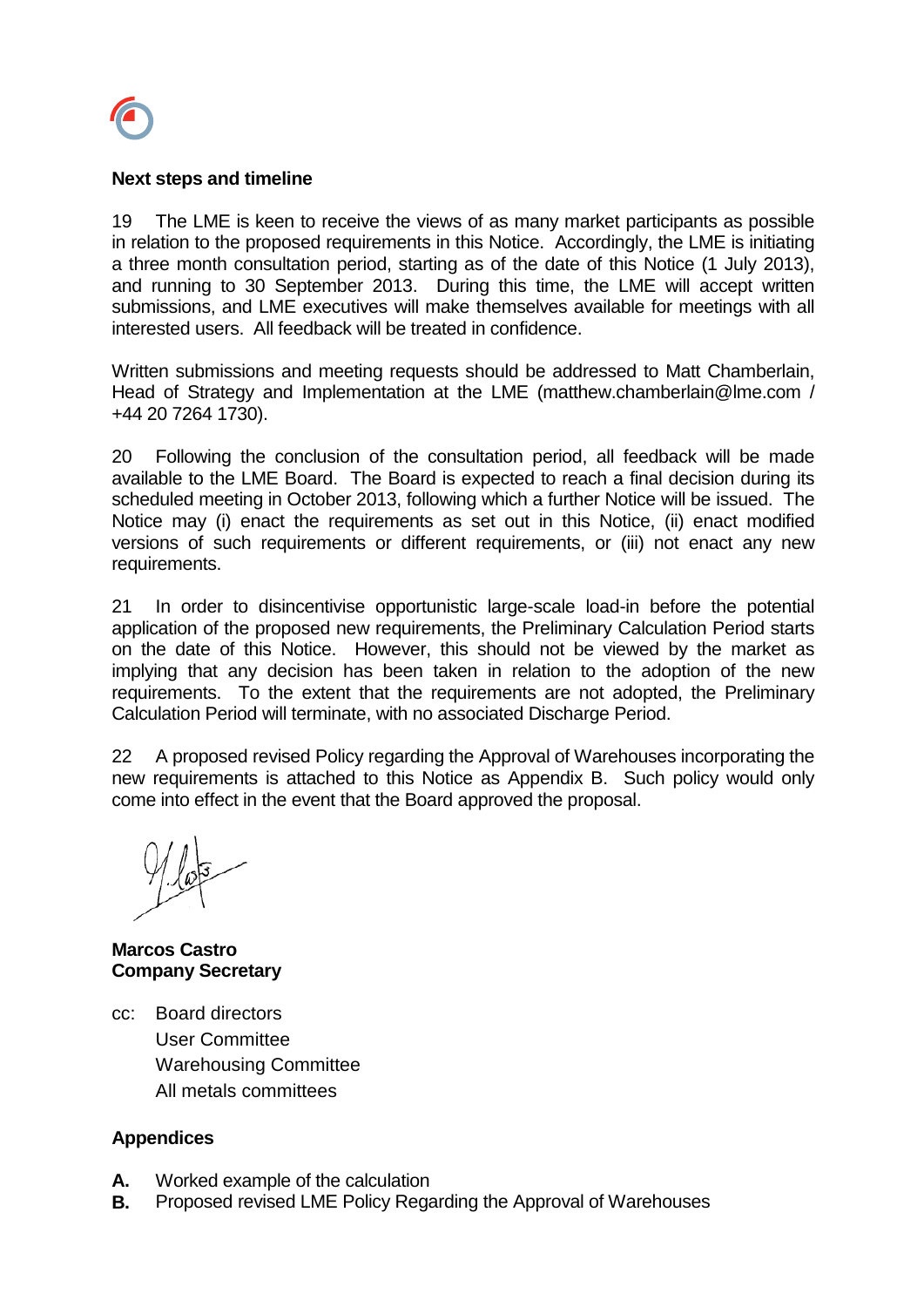

# **APPENDIX A – WORKED EXAMPLE OF THE CALCULATION**

*This worked example is provided for illustrative purposes only and should not be relied upon for any reason.*

- a) Consider a notional Warehouse with stocks of 2,000,000 tonnes of a single metal. Pursuant to the LME Policy Regarding the Approval of Warehouses, revised 1 April 2013, the Normal Daily Minimum Load-Out Rate is 3,000 tonnes per Business Day. Consider further that the Warehouse chooses to load-out precisely its Normal Daily Minimum Load-Out Rate (3,000 tonnes) on each Business Day.
- b) Consider that, of the Warehouse's stocks, 1,000,000 tonnes are represented by cancelled metal. Assuming that owners of all of the cancelled metal have completed the necessary formalities, then the Warehouse's load-out queue will hold 1,000,000 tonnes of metal. At a load-out rate of 3,000 tonnes per Business Day, the queue length will be:

*1,000,000 tonnes / 3,000 tonnes per Business Day = 333.3 Business Days = 465.3 calendar days (assuming all weekdays are Business Days)*

For the avoidance of doubt, in practice, the queue length will be determined by the Warehouse concerned on the basis of schedules provided to metal owners.

- c) Consider that the Warehouse places on-warrant a constant amount of 3,100 tonnes per Business Day. Consider also that, on each Business Day, warrantholders cancel an amount of 3,000 tonnes of metal (thus balancing the delivery out of 3,000 tonnes per Business Day, resulting in a constant queue length until such time as the Cumulative Incremental Load-Out Requirement comes into effect).
- d) At the start of the Preliminary Calculation Period (1 July 2013), the Cumulative Incremental Load-Out Requirement is zero.

On each day during the Preliminary Calculation Period, the following value will be added to the Cumulative Incremental Load-Out Requirement:

> *the amount of new metal placed on-warrant in the Warehouse on the Business Day in question (3,100 tonnes)*

*less*

*the higher of (i) the Normal Daily Minimum Load-Out Rate (3,000 tonnes), and (ii) the actual amount of metal loaded-out of the Warehouse on the Business Day in question (also 3,000 tonnes)*

*= 3,100 tonnes – 3,000 tonnes = 100 tonnes*

e) At the end of the Preliminary Calculation Period (31 March 2014), and assuming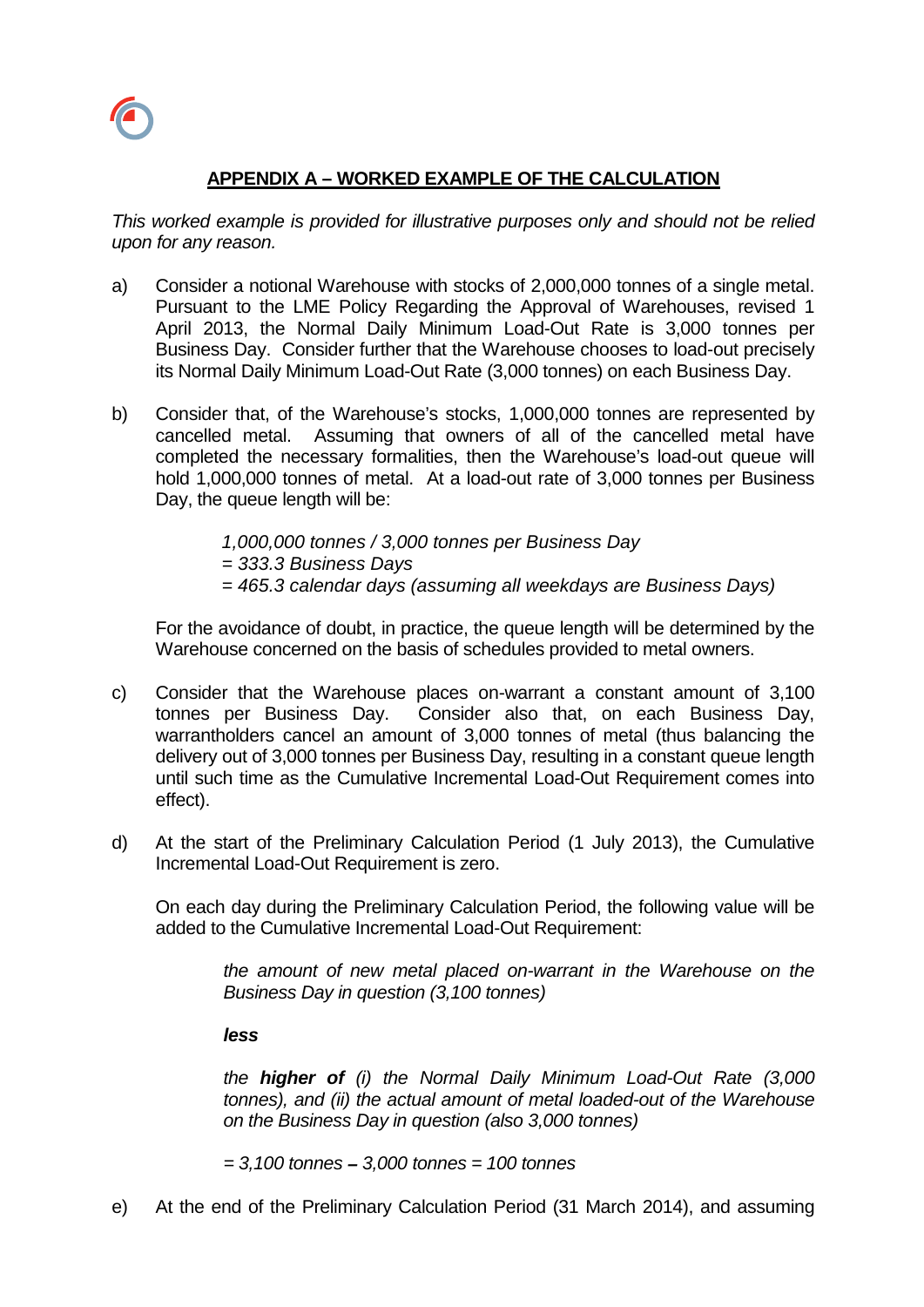

that each weekday during the Preliminary Calculation Period is a Business Day for the Warehouse (resulting in a total of 196 Business Days during the Preliminary Calculation Period), then the Cumulative Incremental Load-Out Requirement will total 19,600 tonnes.

Given that, per (c) above, the queue will have retained a constant length, the queue length at the end of the Preliminary Calculation Period will remain at 465.3 calendar days. On this basis, the queue length is greater than 100 days, and the Warehouse is hence an Affected Warehouse at the end of the Preliminary Calculation Period.

Given that, on the final Business Day of the Preliminary Calculation Period, (i) the Warehouse is an Affected Warehouse, and (ii) the calculated Cumulative Incremental Load-Out Requirement is greater than zero, then the Cumulative Incremental Load-Out Requirement must be satisfied by the Warehouse during the Preliminary Discharge Period.

- f) During the Preliminary Discharge Period (1 May 2014 to 31 July 2014), the Warehouse will be required to load-out the Cumulative Incremental Load-Out Requirement relating to the Preliminary Calculation Period (19,600 tonnes in total over the course of the Preliminary Discharge Period), in addition to its Normal Daily Minimum Load-Out Rate of 3,000 tonnes per Business Day.
- g) At the start of the First Calculation Period (1 April 2014), the Cumulative Incremental Load-Out Requirement is set to zero.

On each day during the First Calculation Period, the following value will be added to the Cumulative Incremental Load-Out Requirement (on the assumption that the Warehouse's queue is such that it remains an Affected Warehouse):

*0.5 multiplied by the amount of new metal placed on-warrant in the Warehouse on the Business Day in question, up to and including the Normal Daily Minimum Load-Out Rate (3,000 tonnes)*

### *plus*

*the amount of new metal placed on-warrant in the Warehouse on the Business Day in question, above the Normal Daily Minimum Load-Out Rate (100 tonnes, i.e. 3,100 tonnes placed on-warrant, less the Normal Daily Minimum Load-Out Rate of 3,000 tonnes)*

*= (0.5 x 3,000 tonnes) + 100 tonnes = 1,500 tonnes + 100 tonnes = 1,600 tonnes*

h) At the end of the First Calculation Period (30 June 2014), and assuming that each weekday during the First Calculation Period is a Business Day for the Warehouse (resulting in a total of 65 Business Days during the First Calculation Period), then the Cumulative Incremental Load-Out Requirement will total 104,000 tonnes.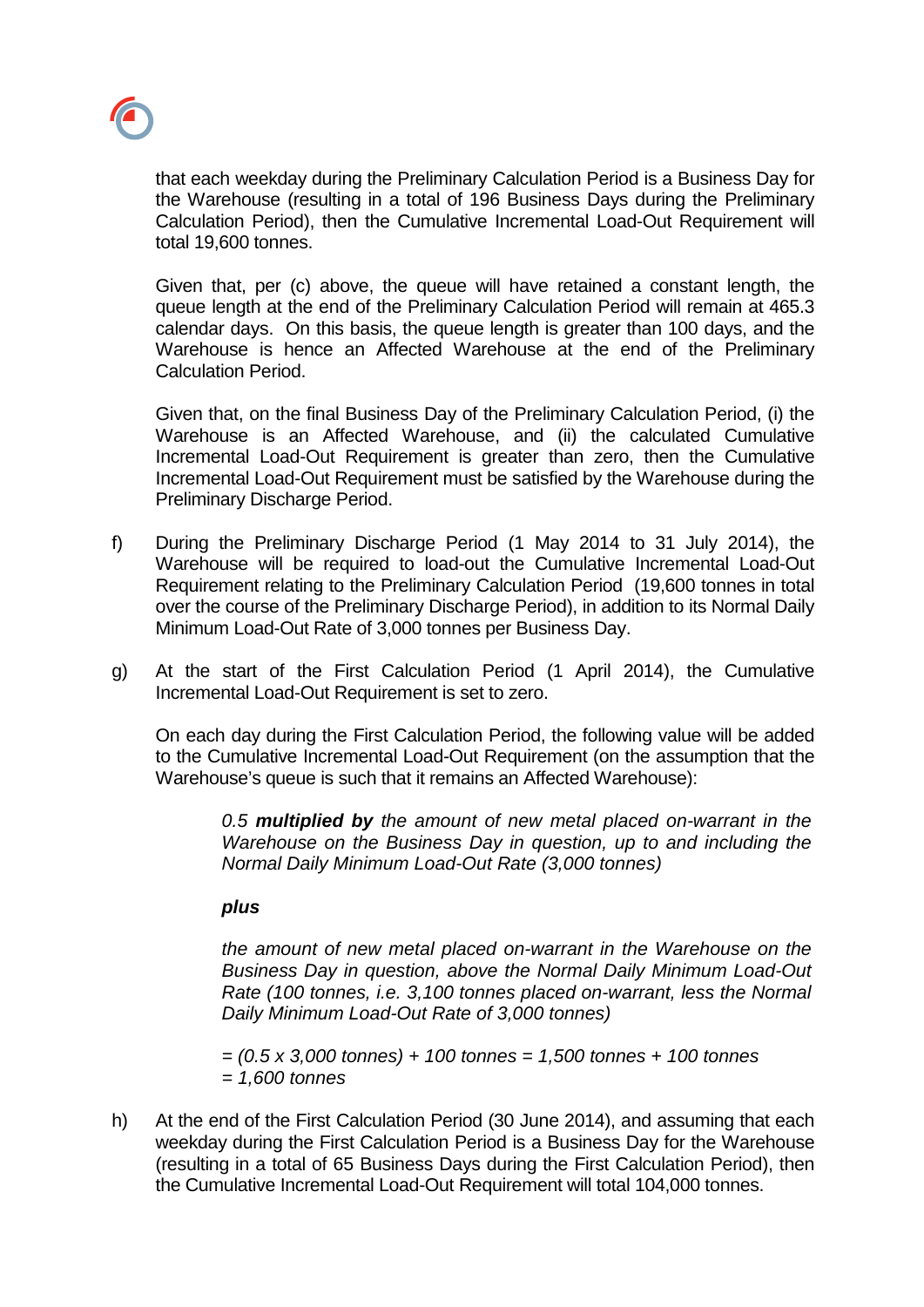

- i) During the First Discharge Period (1 August 2014 to 31 October 2014), the Warehouse will be required to load-out the Cumulative Incremental Load-Out Requirement relating to the First Calculation Period (104,000 tonnes in total over the course of the First Discharge Period), in addition to its Normal Daily Minimum Load-Out Rate of 3,000 tonnes per Business Day.
- j) This process continues through the Second Calculation Period (and associated Second Discharge Period), Third Calculation Period (and associated Third Discharge Period) and so on, until such time as the Warehouse ceases to be an Affected Warehouse.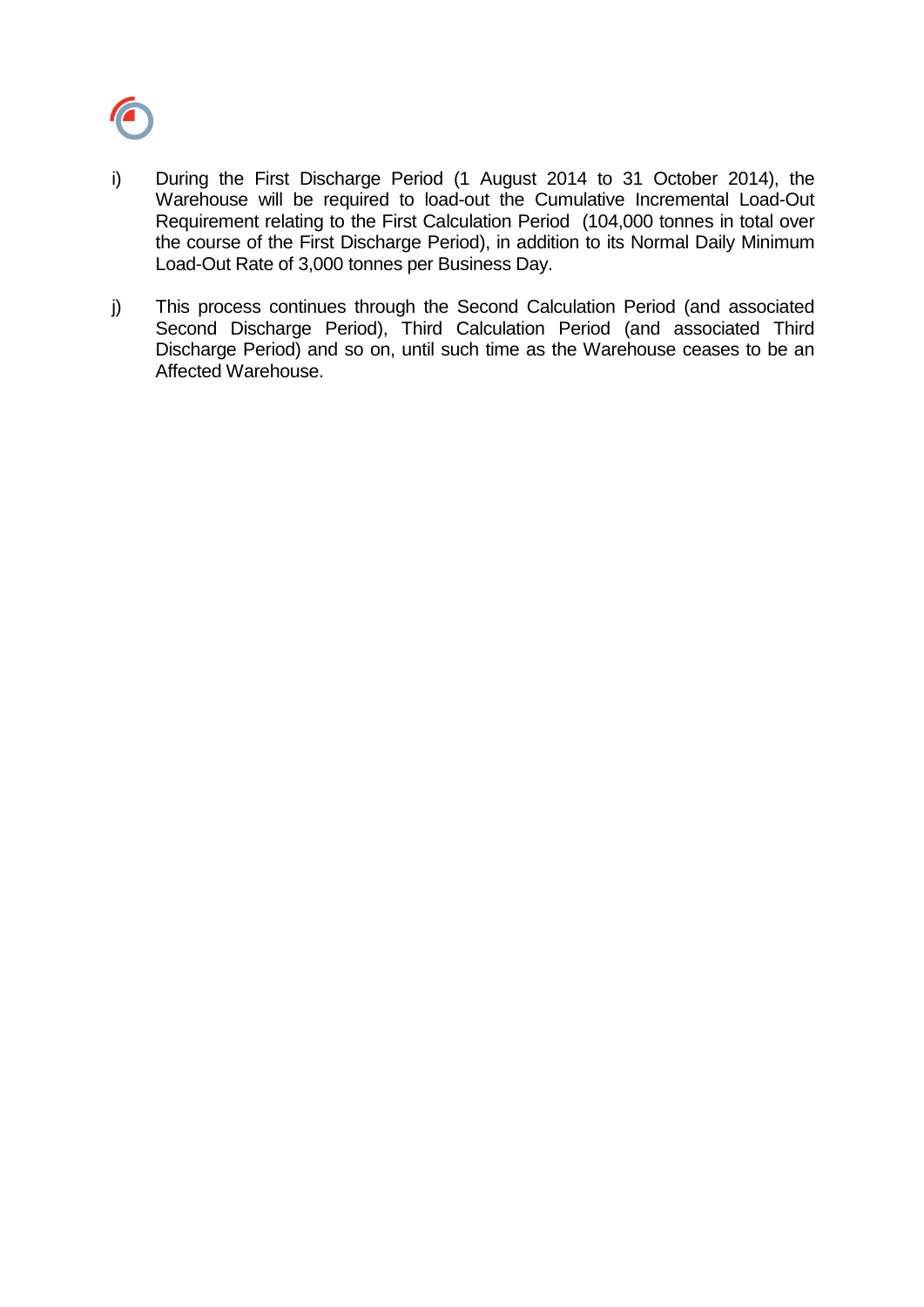

# **APPENDIX B – PROPOSED REVISED LME POLICY REGARDING THE APPROVAL OF WAREHOUSES**

# **LME POLICY REGARDING THE APPROVAL OF WAREHOUSES, REVISED [Date of final Board approval of proposal in Notice 13/208: A201: W076, if forthcoming]**

# **A) Warehouse companies**

Warehouse companies will be considered for listing in an existing or new location subject to completion of a warehouse agreement application form supported by evidence of insurance, capital adequacy and other documents as detailed by the LME from time to time. Inspection of premises offered for warehousing to the LME will take place prior to any listing to ensure they suit the logistical nature of the location as required by the LME. The LME will state its needs in this respect when sending the applicant the application form.

# **B) Warehouses**

- 1. Road connection to major highways is mandatory.
- 2. Rail loading facilities adjacent to the warehouses will be required if, in the opinion of the LME, this service is routinely required by the metals trade. Warehouses without direct rail connections in such locations may be considered for listing if it can be demonstrated that adequate shuttle services to the rail head are provided by the warehouse company at its own cost and risk.
- 3. Water loading facilities adjacent to the warehouse or otherwise will be treated in the same way as rail.

The LME will undertake its own enquiries, as it sees fit, from its members/trade entities etc. to evaluate any applications prior to submission to EXCOM for consideration.

# **C) Common standards of working practices and facilities for warehouses**

- 1. For each 2500m<sup>2</sup> of space (not including open storage compounds for steel) there must be access by means of an operational door for vehicle loading/unloading, with a minimum of 2 doors per warehouse.
- 2. The minimum daily delivery tonnage must be in accordance with the tables below. Where the delivery requests exceed the minimum daily delivery tonnage for the capacity on the table below, the LME will regard the standard as applying over the number of days necessary to complete the deliveries, as per the table (e.g. if the requests for the delivery of 2000 tonnes apply to a warehouse's location capacity of 2500 sq. metres, the standard would be to deliver in 3 days with no reference to the performance on any one of those days). The LME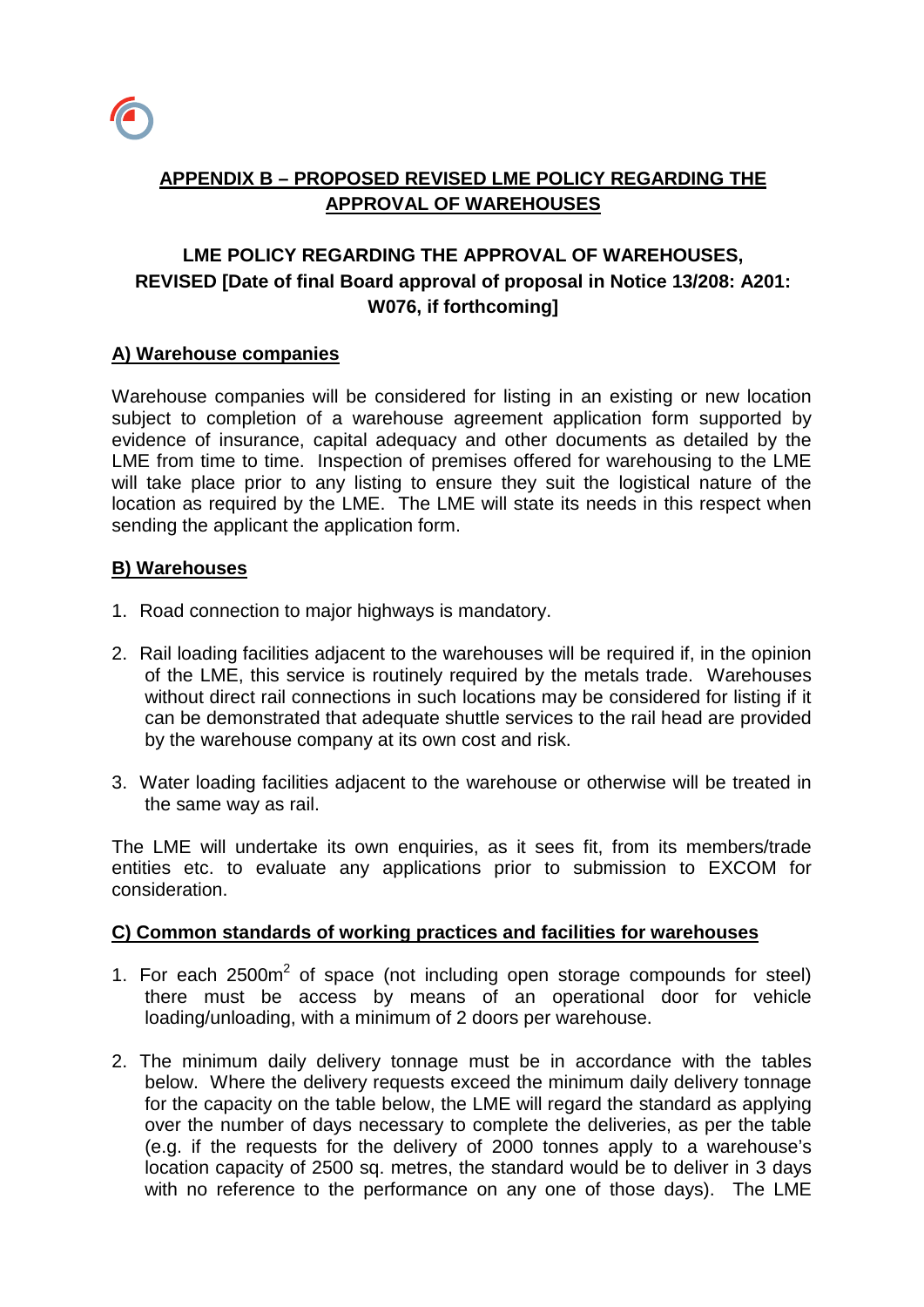

would, however, expect the warehouse company to act reasonably when allocating the tonnage delivered out in each of those days.

| warehouse company's<br>space per location, in $m2$ | authorised   minimum daily delivery tonnage<br>for all metals (excluding cobalt<br>and RMC) |
|----------------------------------------------------|---------------------------------------------------------------------------------------------|
| 2,500                                              | 800 tonnes                                                                                  |
| 5,000                                              | 1,200 tonnes                                                                                |
| 7,500                                              | 1,500 tonnes                                                                                |

The above table applies to all companies who are storing up to 300,000 metric tonnes of metal. For companies who are storing 300,000 metric tonnes and above the following table is applicable

| warehouse company's              |  |  | tonnage   minimum daily delivery tonnage |
|----------------------------------|--|--|------------------------------------------|
| stored per location              |  |  | for all metals (excluding cobalt)        |
|                                  |  |  | and RMC)                                 |
| 300,000 tonnes to 599,999 tonnes |  |  | 2,000 tonnes                             |
| 600,000 tonnes to 899,999 tonnes |  |  | 2,500 tonnes                             |
| 900,000 tonnes and over          |  |  | 3,000 tonnes                             |

NB: The daily delivery tonnage is for deliveries out only and does not include deliveries in.

- 3. Where a warehouse company's tonnage stored increases beyond any of the 300,000, 600,000 or 900,000 tonnes thresholds, the applicable revised minimum daily delivery tonnage shall have effect from the date which is 30 days from the date the threshold is passed. This will allow the warehouse company to implement the necessary scheduling changes in order to meet the increased minimum daily delivery tonnage. However, where a warehouse company's tonnage stored falls beneath any of the 300,000, 600,000 or 900,000 tonnes thresholds, a warehouse company will still be required to deliver out all outstanding deliveries scheduled on or prior to the date the tonnage falls beneath such threshold.
- 4. In addition to the daily rates stipulated in the tables above, a warehouse company in any location who satisfies the following conditions:-
	- (a) the warehouse company has scheduled delivery out commitments of 30,000 metric tonnes or more; and
	- (b) a minimum of 30,000 metric tonnes of those scheduled commitments are for one metal (the "dominant metal");

shall be required to deliver out a minimum of 500 metric tonnes per day in that location of metals other than the dominant metal, provided that such deliveries are requested.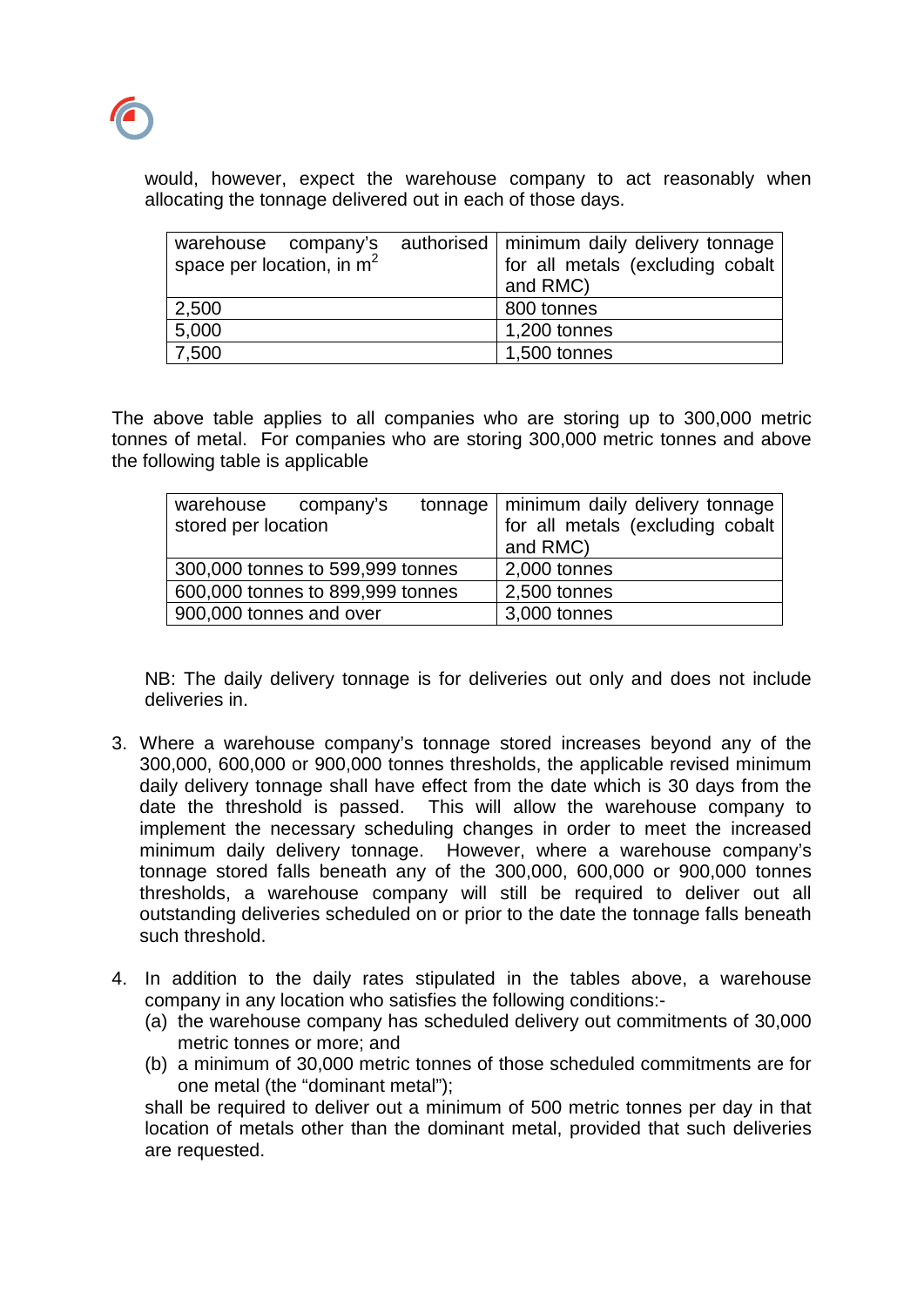

- 5. In addition to the daily rates stipulated in the tables and paragraph 4 above, warehouse companies delivering out the minimum rates stipulated above will be required to deliver out an additional, combined tonnage of tin or nickel, or a combination of both metals, in order to ensure that at least 60 tonnes of these metals is being delivered out each day. For the avoidance of doubt, the extra 60 tonnes would only be required to be delivered out if the warehouse company had reached its minimum daily load out rate (whether or not the requirement in paragraph 4 above has been triggered) and not delivered out 60 tonnes per day of tin and/or nickel as part of these deliveries.
- 6. The daily delivery out rate does not include deliveries out for cobalt and roasted molybdenum concentrate (RMC). Any deliveries out for either of these metals must be in addition to the rates stipulated in the above table.
- 7. In addition to the daily rates stipulated above, an "Affected Warehouse" shall be required to comply with the Linked Load-In and Load-Out Requirements set out in Section F below.
- 8. The LME recognises that it may not be possible to achieve exactly the same delivery rates if delivery into containers, vans or railcars is required. In assessing a warehouse company's performance, the circumstances will be taken into account.
- 9. Once all formalities permitting delivery have been completed the warehouse shall prioritise all requests for deliveries out on the basis of 48 hours notice and strictly in the order in which they are received, unless the Warrant holders seeking cancellation agree otherwise.
- 10. In addition to their rent and FOT charges, warehouse companies are also required to supply the LME with a comprehensive set of charges for delivery out of warranted metal and will undertake to immediately advise the LME of any changes thereto. Warehouse companies are also required to submit to the LME compulsory port tariffs for the import and export of metal.
- 11. There should be no charges above the FOT for returning the metal to the warehouse companies approved and nominated loading berths within the location where the LME discerns a need for such transportation; the unloading of such metal from the truck being for the receiver's account.
- 12. Similarly there should be no charges above the FOT for returning metal to the nearest railhead where the LME discerns a need for such transportation.
- 13. Warehouse Companies are reminded that the daily delivery tonnages set out in this policy are minimum delivery out requirements, not minimum scheduling requirements.

With the exception of the FOT charge and port tariffs for the export of metal the warehouse company may not impose any compulsory additional charges when delivering metal out.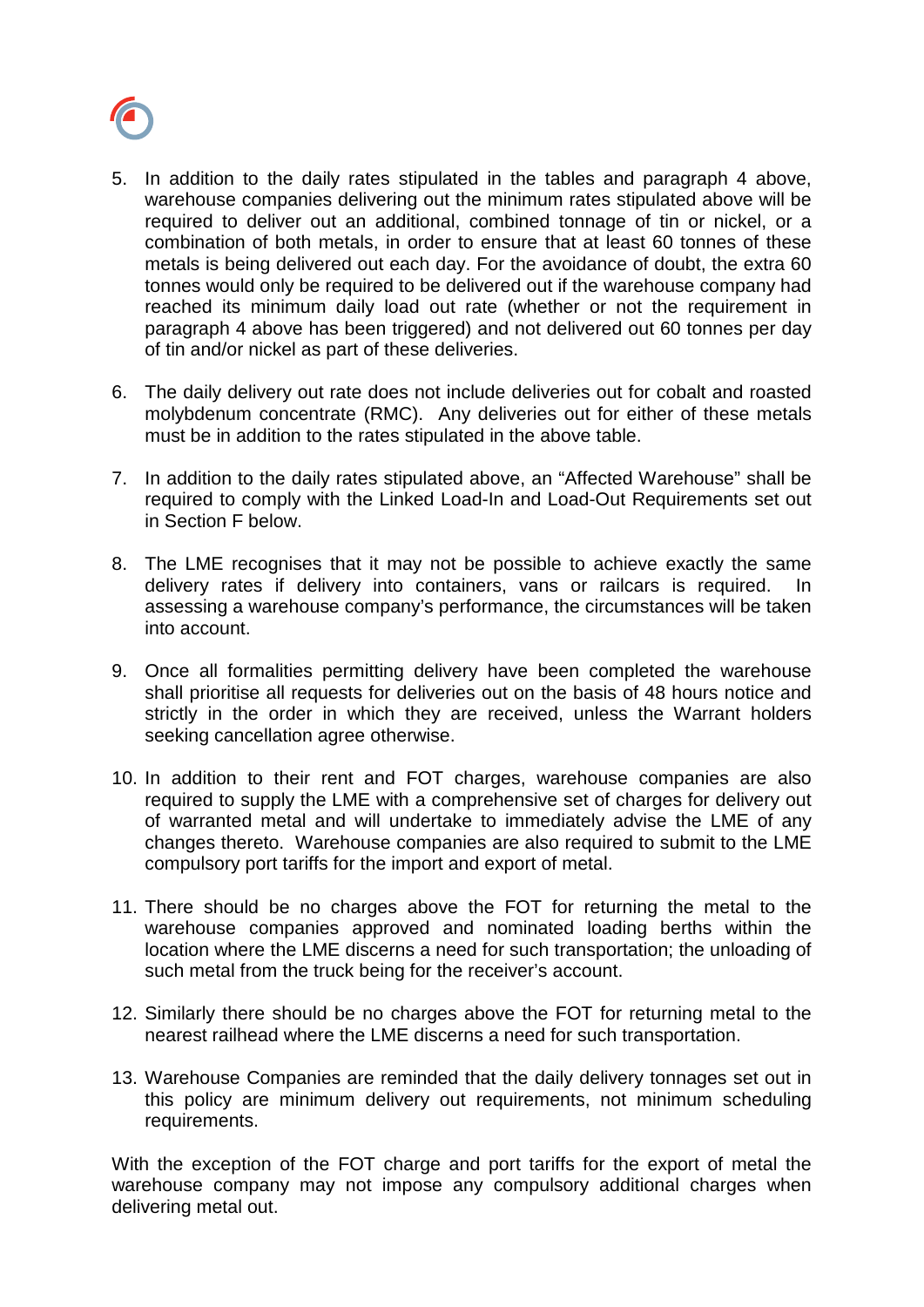# **D) Continued compliance with the LME policy for warehouses**

- 1. In the event that an existing approved warehouse/warehouse company does not appear to meet the LME's criteria, there will be an initial consultation with the warehouse company concerned.
- 2. If the warehouse company can demonstrate that it will upgrade facilities or work practices to meet the LME's new standards, the LME will consider the appropriate amount of time to allow for such a process. Warehouses could, for example, be given, say, 6-12 months to upgrade their facilities or relocate to a more suitable building within the location, but this would be determined on a case by case basis, according to the circumstances.
- 3. If after consultation the warehouse company is unwilling or unable to upgrade its facilities or work practices to meet the LME's standards, the LME retains the right to restrict the capacity of that warehouse company in that location or even delist it.
- 4. Prior to implementation, the LME would give the necessary notice of any action to be taken to the warehouse company and allow for formal representations to be made.

# **E) Review of LME policy for warehouses**

This policy will be reviewed at least on a biennial basis

# **F) Linked Load-In and Load-Out Requirements**

### 1 Principle

The general principle of this requirement is to link load-in and load-out for Warehouses with queues of greater than 100 calendar days.

### 2 Definitions

A Warehouse is all of the LME-licensed storage facilities operated by a particular warehousing company in a particular LME good delivery location.

In relation to a particular Warehouse, a Business Day is any day on which that particular Warehouse is operating and subject to the current LME minimum load-out requirement.

The Preliminary Calculation Period shall be the period between the date of this Notice (1 July 2013) and 31 March 2014, inclusive.

The First Calculation Period shall be the period between 1 April 2014 and 30 June 2014, inclusive.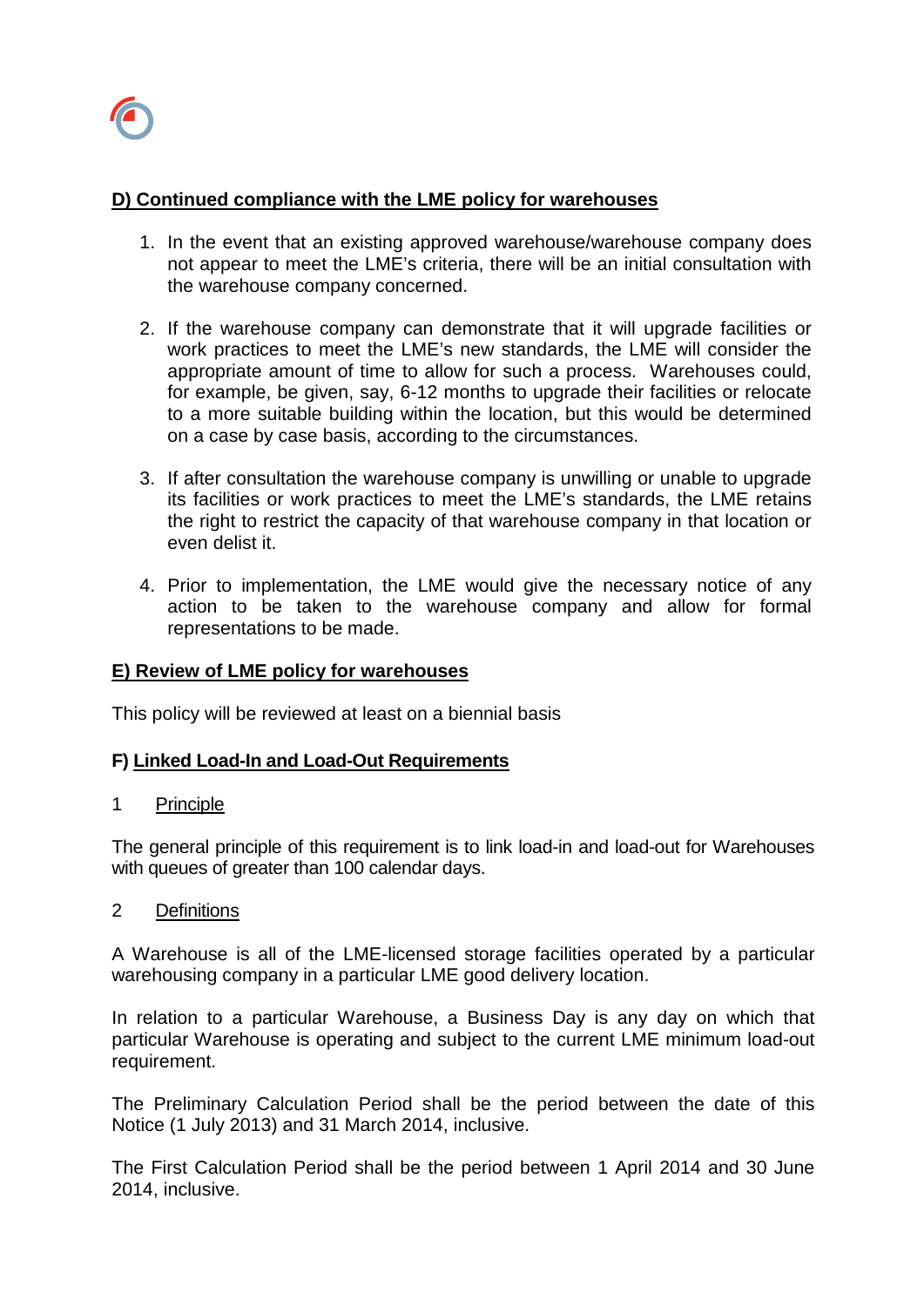

Each subsequent Calculation Period shall be the three months immediately following the preceding Calculation Period. By way of example, the Second Calculation Period shall be the period between 1 July 2014 and 30 September 2014, inclusive (being the three months immediately following the First Calculation Period).

The Preliminary Discharge Period, which will apply in relation to the Preliminary Calculation Period, will be the three month period between 1 May 2014 and 31 July 2014, inclusive.

For each subsequent Calculation Period, the related Discharge Period (i.e. the period during which the Cumulative Incremental Load-Out Requirement calculated in accordance with paragraph 4 below must be met) shall be the three month period starting on the date one calendar month following the end of that Calculation Period. By way of example, the First Discharge Period shall be the period between 1 August 2014 and 31 October 2014, inclusive (being the three month period starting on the date one calendar month following the end of the First Calculation Period).

In relation to a particular Warehouse on any given Business Day, the Normal Daily Minimum Load-Out Rate is the amount of metal required to be loaded out according to the LME requirements in force prior to the adoption of this Notice. For the avoidance of doubt:

- a) The basis for determining the Normal Daily Minimum Load-Out Rate shall be Section C of this Policy set out above.
- b) If, on the Business Day in question, a warehouse is required to make an additional load-out of non-dominant metal (pursuant to paragraph 4 of Section C above), such additional load-out will be counted towards the Normal Daily Minimum Load-Out Rate for the Business Day in question.
- c) If, on the Business Day in question, a warehouse is required to make an additional load-out of nickel and tin (pursuant to paragraph 5 of Section C above), such additional load-out will be counted towards the Normal Daily Minimum Load-Out Rate for the Business Day in question.
- d) Load-out of cobalt and roasted molybdenum concentrate (RMC) (paragraph 6 of Section C above) will not be counted towards the Normal Daily Minimum Load-Out Rate, given that these metals are treated separately for the purposes of warehouse load-out rates.

### 3 Affected Warehouses

On any given Business Day, an Affected Warehouse is a Warehouse with a queue of greater than 100 calendar days. Queue lengths will continue to be measured and reported to the LME by warehouse operators, with the LME continuing to exercise oversight in respect of such measurements. For the avoidance of doubt, to the extent that a Warehouse has scheduled deliveries pursuant to any Cumulative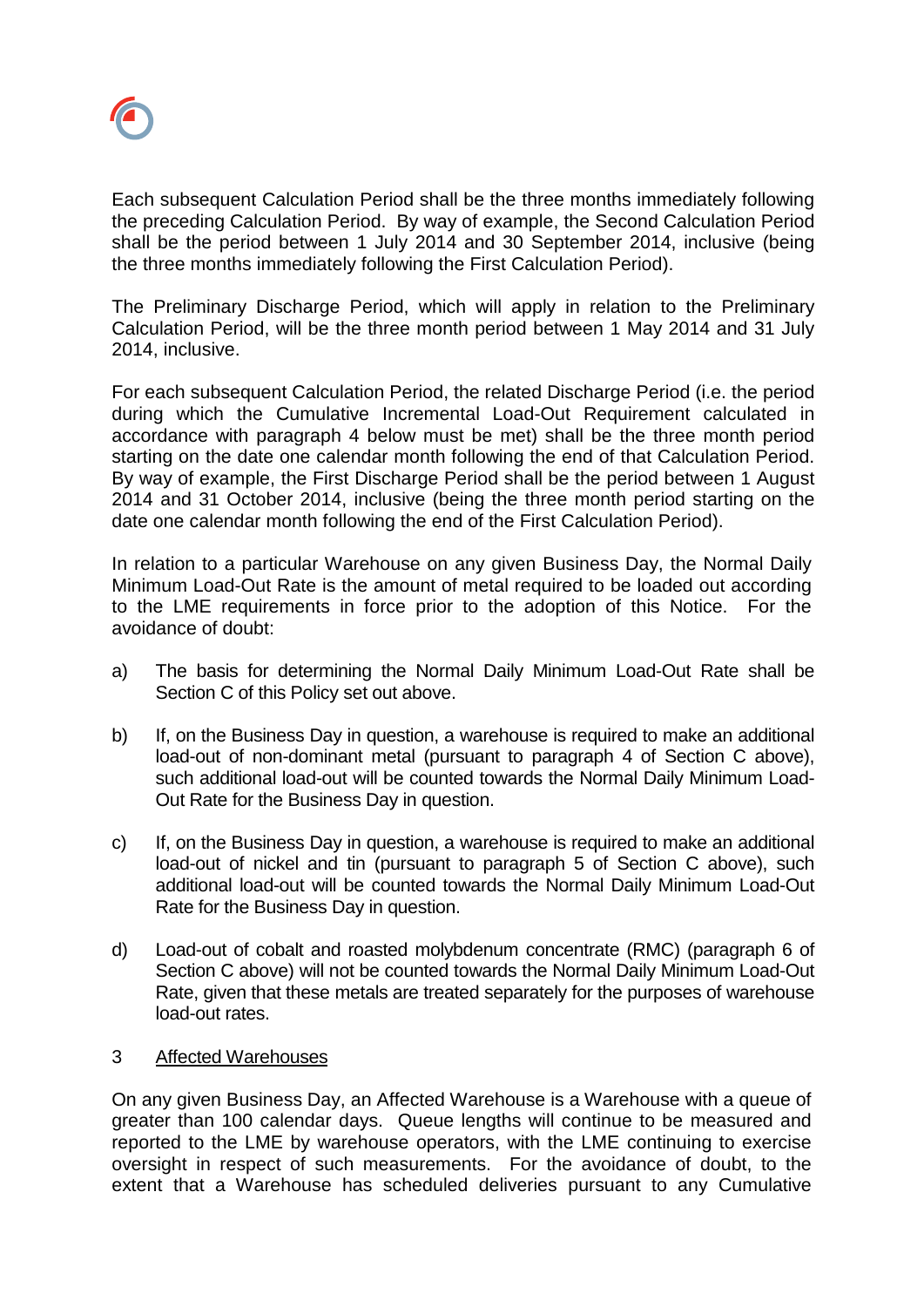

Incremental Load-Out Requirement arising per this Notice, then the queue length may take into account such incremental scheduled deliveries.

### 4 Calculating the Cumulative Incremental Load-Out Requirement

Each Warehouse shall maintain the calculation of its Cumulative Incremental Load-Out Requirement. At the start of each Calculation Period, the Cumulative Incremental Load-Out Requirement shall be set to zero.

a) During the Preliminary Calculation Period, on each Business Day, the following value will be added to the Cumulative Incremental Load-Out Requirement:

> *the amount of new metal placed on-warrant in the Warehouse on the Business Day in question*

*less*

*the higher of (i) the Normal Daily Minimum Load-Out Rate, and (ii) the actual amount of metal loaded-out of the Warehouse on the Business Day in question – provided that, for the purposes of (ii), load-out in excess of the Normal Daily Minimum Load-Out Rate which is made to compensate for a shortfall in load-out on a previous or subsequent Business Day (due, inter alia, to scheduling variations within a single load-out request per paragraph 2 of Section C above) shall not count towards the actual amount of metal loaded-out of the Warehouse*

On the final Business Day of the Preliminary Calculation Period, a Warehouse shall establish whether it is an Affected Warehouse at the end of that Business Day. If (i) the Warehouse is not an Affected Warehouse, or (ii) the calculated Cumulative Incremental Load-Out Requirement is less than or equal to zero, then the Cumulative Incremental Load-Out Requirement for the Preliminary Calculation Period shall be set to zero, and no additional load-out requirements will hence be incurred during the Preliminary Discharge Period. If (i) the Warehouse is an Affected Warehouse, and (ii) the calculated Cumulative Incremental Load-Out Requirement is greater than zero, then the Cumulative Incremental Load-Out Requirement for the Preliminary Calculation Period must be satisfied by the Warehouse during the Preliminary Discharge Period as set out in paragraph 5 below.

b) During the First Calculation Period, and each subsequent Calculation Period, for each Business Day that a Warehouse is an Affected Warehouse, the Cumulative Incremental Load-Out Requirement shall be increased by:

> *0.5 multiplied by the amount of new metal placed on-warrant in the Warehouse on the Business Day in question, up to and including the Normal Daily Minimum Load-Out Rate*

*plus*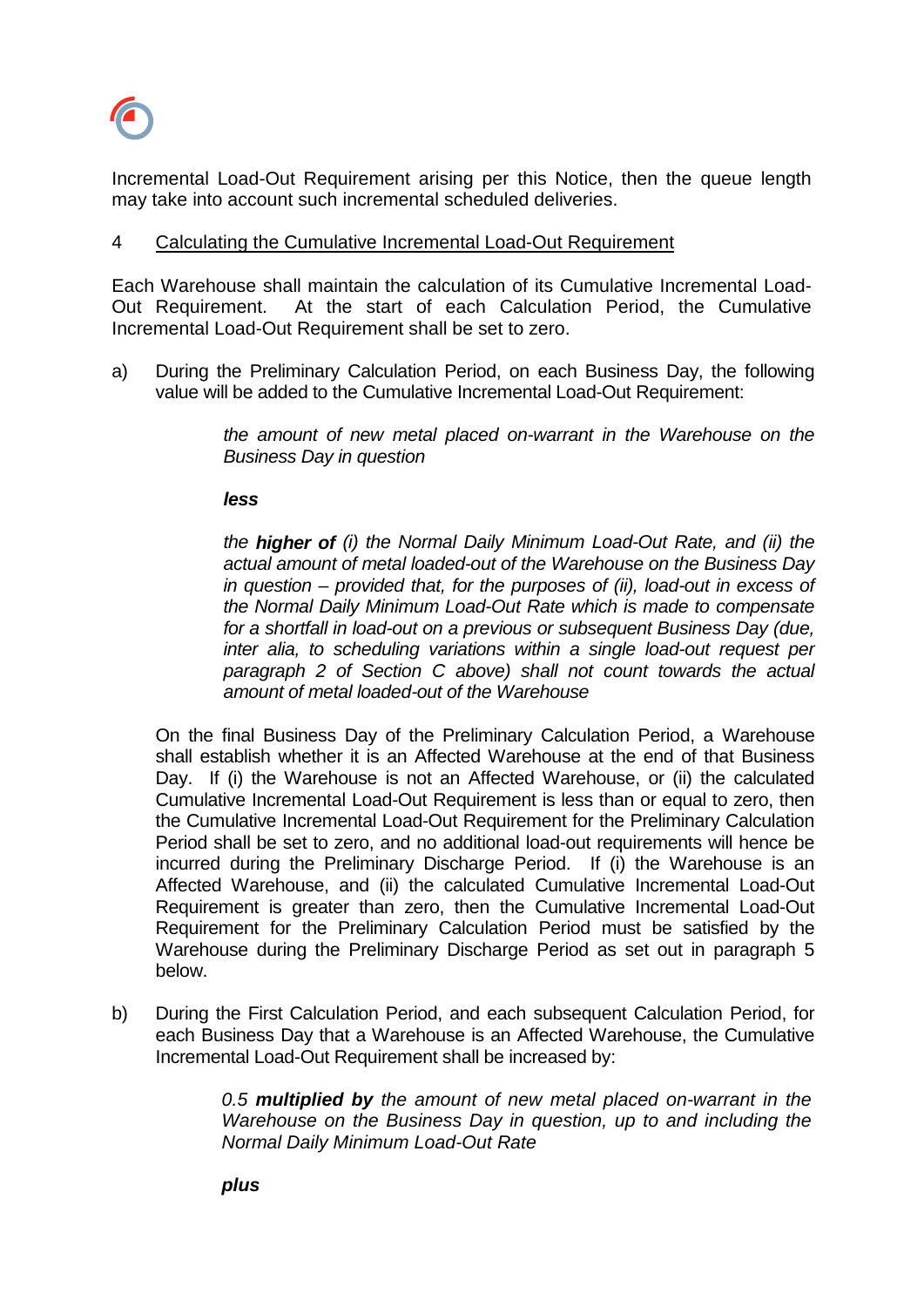

*the amount of new metal placed on-warrant in the Warehouse on the Business Day in question, above the Normal Daily Minimum Load-Out Rate*

## 5 Discharging the Incremental Load-Out Requirement

At the end of each Calculation Period, the then current Cumulative Incremental Load-Out Requirement must be satisfied by the Warehouse during the Discharge Period associated with the Calculation Period having just concluded.

During the associated Discharge Period, the Warehouse will be required to load-out the Cumulative Incremental Load-Out Requirement, in addition to its load-out obligations according to the LME requirements in force prior to the adoption of this Notice. For the avoidance of doubt, the Warehouse will not be held to any particular daily incremental load-out rate – however, in aggregate over the course of the Discharge Period, the full Cumulative Incremental Load-Out Requirement must be satisfied.

## 6 A worked example of the calculation

*This worked example is provided for illustrative purposes only and should not be relied upon for any reason.*

- a) Consider a notional Warehouse with stocks of 2,000,000 tonnes of a single metal. Pursuant to the LME Policy Regarding the Approval of Warehouses, revised 1 April 2013, the Normal Daily Minimum Load-Out Rate is 3,000 tonnes per Business Day. Consider further that the Warehouse chooses to load-out precisely its Normal Daily Minimum Load-Out Rate (3,000 tonnes) on each Business Day.
- b) Consider that, of the Warehouse's stocks, 1,000,000 tonnes are represented by cancelled metal. Assuming that owners of all of the cancelled metal have completed the necessary formalities, then the Warehouse's load-out queue will hold 1,000,000 tonnes of metal. At a load-out rate of 3,000 tonnes per Business Day, the queue length will be:

*1,000,000 tonnes / 3,000 tonnes per Business Day* 

*= 333.3 Business Days*

*= 465.3 calendar days (assuming all weekdays are Business Days)*

For the avoidance of doubt, in practice, the queue length will be determined by the Warehouse concerned on the basis of schedules provided to metal owners.

c) Consider that the Warehouse places on-warrant a constant amount of 3,100 tonnes per Business Day. Consider also that, on each Business Day, warrantholders cancel an amount of 3,000 tonnes of metal (thus balancing the delivery out of 3,000 tonnes per Business Day, resulting in a constant queue length until such time as the Cumulative Incremental Load-Out Requirement comes into effect).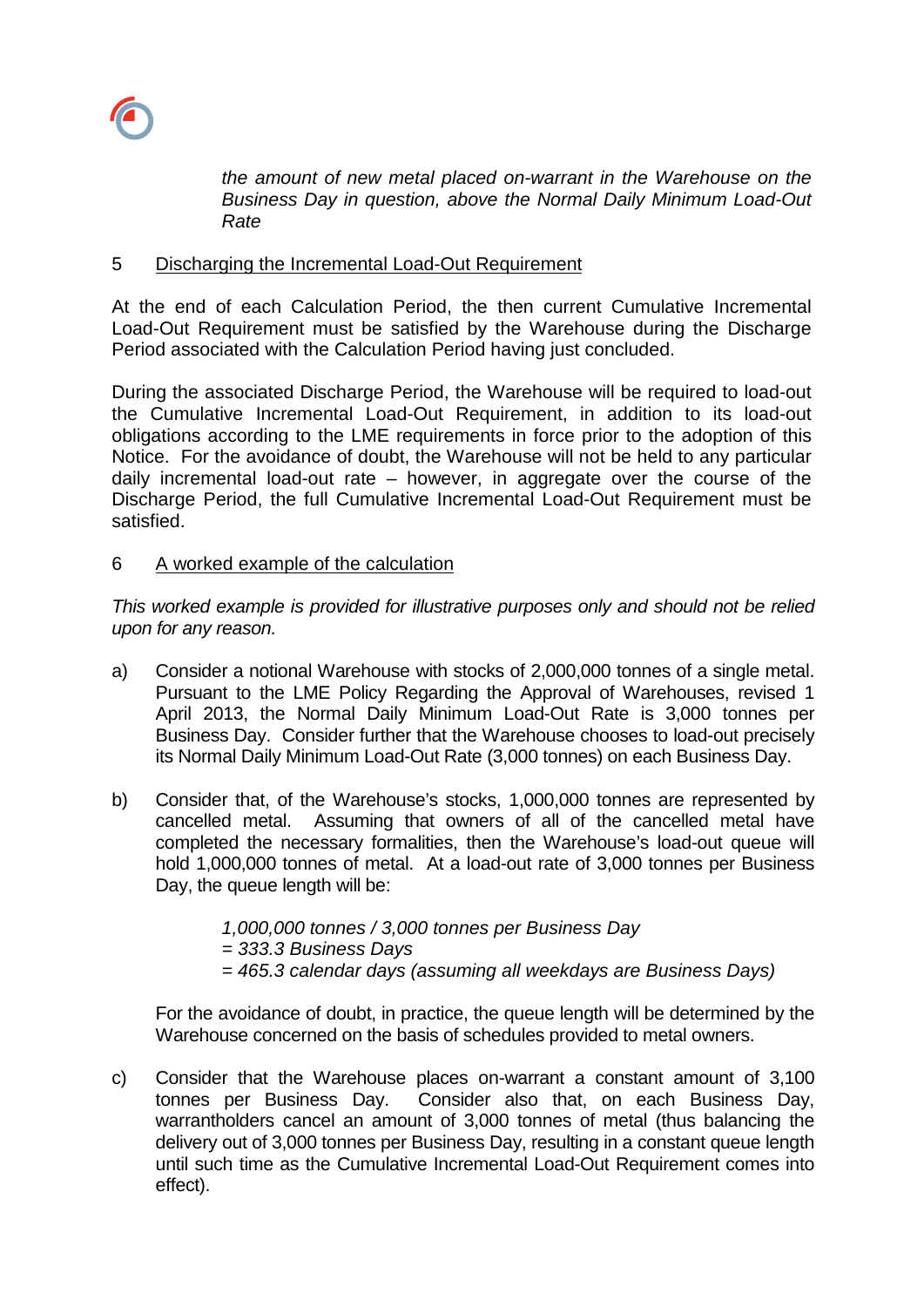

d) At the start of the Preliminary Calculation Period (1 July 2013), the Cumulative Incremental Load-Out Requirement is zero.

On each day during the Preliminary Calculation Period, the following value will be added to the Cumulative Incremental Load-Out Requirement:

*the amount of new metal placed on-warrant in the Warehouse on the Business Day in question (3,100 tonnes)*

*less*

*the higher of (i) the Normal Daily Minimum Load-Out Rate (3,000 tonnes), and (ii) the actual amount of metal loaded-out of the Warehouse on the Business Day in question (also 3,000 tonnes)*

*= 3,100 tonnes – 3,000 tonnes = 100 tonnes*

e) At the end of the Preliminary Calculation Period (31 March 2014), and assuming that each weekday during the Preliminary Calculation Period is a Business Day for the Warehouse (resulting in a total of 196 Business Days during the Preliminary Calculation Period), then the Cumulative Incremental Load-Out Requirement will total 19,600 tonnes.

Given that, per (c) above, the queue will have retained a constant length, the queue length at the end of the Preliminary Calculation Period will remain at 465.3 calendar days. On this basis, the queue length is greater than 100 days, and the Warehouse is hence an Affected Warehouse at the end of the Preliminary Calculation Period.

Given that, on the final Business Day of the Preliminary Calculation Period, (i) the Warehouse is an Affected Warehouse, and (ii) the calculated Cumulative Incremental Load-Out Requirement is greater than zero, then the Cumulative Incremental Load-Out Requirement must be satisfied by the Warehouse during the Preliminary Discharge Period.

- f) During the Preliminary Discharge Period (1 May 2014 to 31 July 2014), the Warehouse will be required to load-out the Cumulative Incremental Load-Out Requirement relating to the Preliminary Calculation Period (19,600 tonnes in total over the course of the Preliminary Discharge Period), in addition to its Normal Daily Minimum Load-Out Rate of 3,000 tonnes per Business Day.
- g) At the start of the First Calculation Period (1 April 2014), the Cumulative Incremental Load-Out Requirement is set to zero.

On each day during the First Calculation Period, the following value will be added to the Cumulative Incremental Load-Out Requirement (on the assumption that the Warehouse's queue is such that it remains an Affected Warehouse):